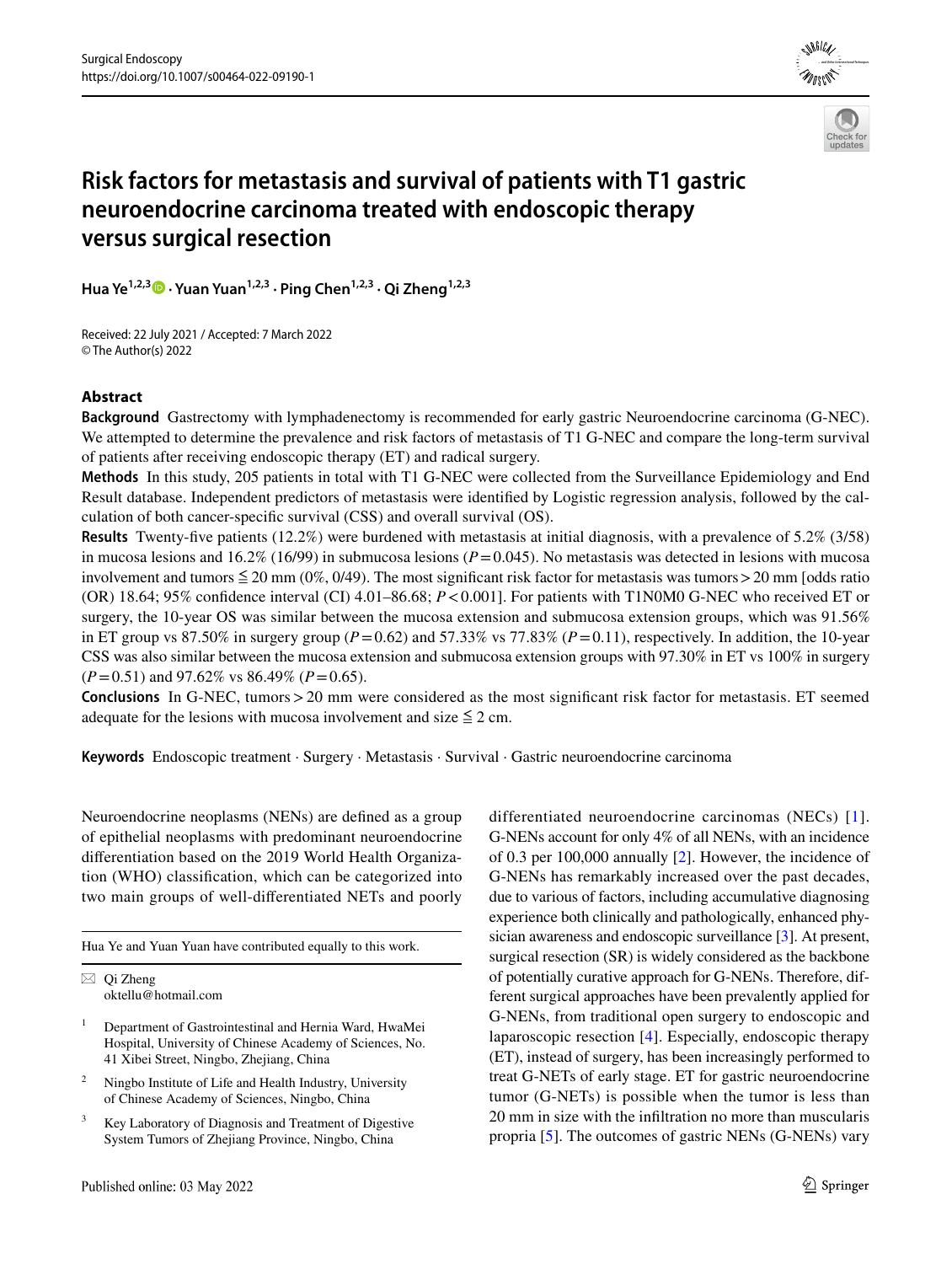signifcantly between gastric neuroendocrine carcinomas (G-NEC) and G-NETs. In addition, to our knowledge, studies comparing the therapeutic outcomes between ET and SR in early stage of G-NEC are rare.

Based on Surveillance Epidemiology and End Result (SEER) database, we attempted to determine the prevalence of metastasis in early stage of G-NEC and further reveal risk factors for metastasis. Finally, we also compared the longterm survival between ET and SR.

## **Materials and methods**

#### **Study cohort**

The SEER database supported by National Cancer Institute (NCI) covers approximately 28% of the US population from diferent geographic regions (18 cancer registries) from 2004 to 2015. The SEER database is well-known for its collection and recording on comprehensive information concerning tumor incidence and patient survival. After acquiring access to SEER database and gaining institutional approval, we extracted necessary demographic data, tumor characteristics, therapeutic approach and patient survival by utilizing data items and codes based on NAACCR (the last follow-up was December 31, 2018) [\[6](#page-7-5)]. Access to SEER database was obtained, and our study gained institutional approval. This study was approved by the institutional ethical review board of HwaMei Hospital, University of Chinese Academy of Sciences, and IRB approval was also obtained.

#### **Inclusion and exclusion criteria**

Eligible patients were included if they: (1) were diagnosed between 2004 and 2015; (2) were 18 years or older; (3) had Neuroendocrine carcinoma (ENC)(8246/3); (4) had active follow-up data; (5) G-NEC was the frst or only primary malignancy; (6) had T1 G-NEC (site codes, C16.0-C16.9) and were treated with either ET or SR based on the SEER database. Specifcally, ET referred to endoscopic treatment for local tumor excision with pathology specimen. According to the 8th edition of AJCC TNM staging, G-NEC was referred to TNM staging of gastric carcinoma [[7\]](#page-7-6). Tumor with infiltration into lamina propria or submucosa was defned as T1. The exclusion criteria were as follows: (1) patients with survival<1 month, mostly likely due to perioperative complications; (2) their pathological samples were unavailable.

The following data were extracted from SEER database, including age at diagnosis, race, gender, year of diagnosis, tumor grade, tumor size, histology, metastasis, survival (months) and death cause. Overall survival (OS) as well as cancer-specifc survival (CSS) were used as the endpoints. Fisher's exact test or Pearson's test was employed to compare categorical parameters. Additionally, multivariate logistic regression analysis was used to identity risk factors for metastasis of patients with T1 G-NEC, which was displayed as odd ratios (ORs) and 95% confdence intervals (CIs). In addition, multivariate Cox regression analysis was performed to calculate the adjusted hazard ratios (HRs) and 95% CIs. For comparative long-term survival analysis between ET and SR, patients with T1N0M0 G-NEC were collected, who had low metastasis risks and also received either ET or SR. Eligible patients were subsequently categorized into two groups, namely ET and SR. Specifcally, we only extracted the most-invasive tumor-directed treatment from the SEER database.

Statistical analysis was performed using SPSS version 23.0 (SPSS Inc., Chicago, IL, USA). Survival curves were plotted by GraphPad Prism 6.0 (GraphPad Software, San Diego, CA). A two-sided *P* < 0.05 was suggestive of statistical signifcance.

## **Results**

#### **Patient features**

A total of 205 patients with T1 (confned to mucosa or submucosa) G-NEC were identified (with mean age of 59  $\pm$  14 years; 125 female [61.0%]; 161 white [78.5%]). In addition, 127 (62%), 40 (19.5%) and 38(18.5%) patients had tumors  $\leq 10$  mm, 10 to 20 mm and > 20 mm in diameters, respectively. One hundred and seventy-two (95.6%) G-NEC showed well or moderate diferentiation out of 180 cases with accessible information on tumor grade. Table [1](#page-2-0) summarized the specifc information on patient demographics and tumor features.

## **Frequency and risk factors for metastasis**

Twenty-five patients (12.2%) suffered metastasis at initial diagnosis, with the incidence of 5.2% (3/58) in mucosa lesions and  $16.2\%$  (16/99) in submucosa lesions ( $P=0.045$ ). With the increase of tumor size, the possibility of metastasis was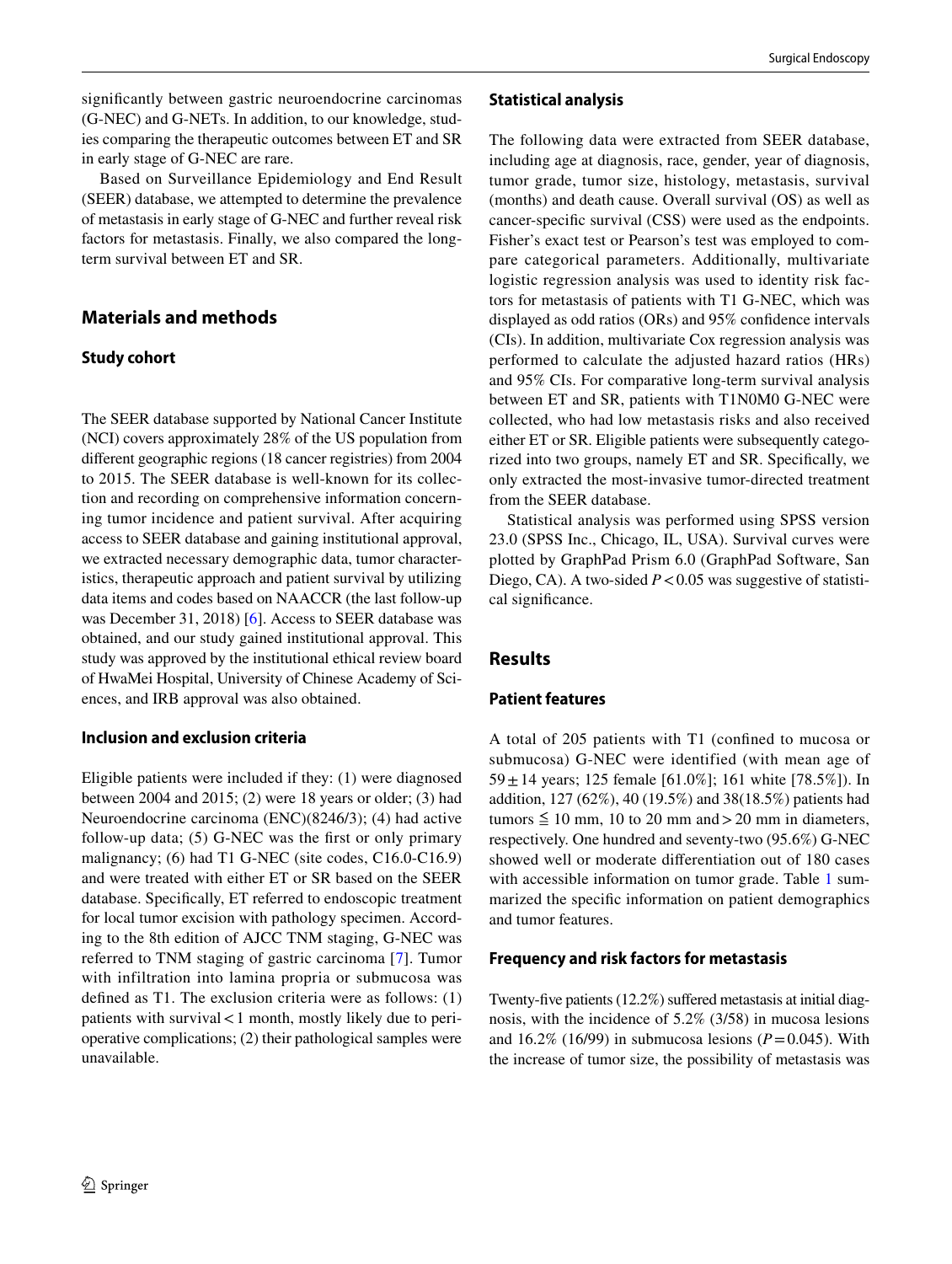<span id="page-2-0"></span>**Table 1** Association of clinical and pathologic variables of patients with T1 gastric neuroendocrine carcinoma with survival

| 6.723<br>0.01<br>92<br>157 (145.35–168.05)<br>113<br>119 (106.58-130.45)<br>3.361<br>0.067<br>125<br>149 (138.05-160.41)<br>80<br>117 (103.46-130.44)<br>0.272<br>0.873<br>161<br>142 (131.55-152.80)<br>34<br>129 (111.09-146.93)<br>10<br>$108(74.12 - 143.65)$<br>3.0<br>0.083<br>57<br>131 (113.35-148.29)<br>148<br>93 (87.92-98.04)<br>2.043<br>0.36<br>127<br>144 (131.92-155.97)<br>133 (117.15-149.78)<br>40<br>38<br>131 (108.83-154.01)<br>3.83<br>0.147<br>58<br>158 (145.65–170.56)<br>99<br>138 (123.22-152.46)<br>113 (96.80-129.74)<br>48<br>otherwise specified<br>9.092<br>0.028<br>147<br>151 (141.35-160.88)<br>25<br>88 (70.99-105.05)<br>8<br>68 (37.96-97.79)<br>25<br>96 (75.04-117.20)<br>6.99<br>0.008<br>180<br>146 (136.45–155.77)<br>25<br>113 (82.77-143.75)<br>0.035<br>0.852<br>117<br>143 (130.19-155.37)<br>88<br>141 (127.12-155.50) | Characteristic             | $n \ (\%)$ , total<br>$n = 205$ | Mean (month) 95% CI | Statistic | $\boldsymbol{P}$ |
|-------------------------------------------------------------------------------------------------------------------------------------------------------------------------------------------------------------------------------------------------------------------------------------------------------------------------------------------------------------------------------------------------------------------------------------------------------------------------------------------------------------------------------------------------------------------------------------------------------------------------------------------------------------------------------------------------------------------------------------------------------------------------------------------------------------------------------------------------------------------------|----------------------------|---------------------------------|---------------------|-----------|------------------|
|                                                                                                                                                                                                                                                                                                                                                                                                                                                                                                                                                                                                                                                                                                                                                                                                                                                                         | Age (years)                |                                 |                     |           |                  |
|                                                                                                                                                                                                                                                                                                                                                                                                                                                                                                                                                                                                                                                                                                                                                                                                                                                                         | Up to 59                   |                                 |                     |           |                  |
|                                                                                                                                                                                                                                                                                                                                                                                                                                                                                                                                                                                                                                                                                                                                                                                                                                                                         | $60+$                      |                                 |                     |           |                  |
|                                                                                                                                                                                                                                                                                                                                                                                                                                                                                                                                                                                                                                                                                                                                                                                                                                                                         | Gender                     |                                 |                     |           |                  |
|                                                                                                                                                                                                                                                                                                                                                                                                                                                                                                                                                                                                                                                                                                                                                                                                                                                                         | Female                     |                                 |                     |           |                  |
|                                                                                                                                                                                                                                                                                                                                                                                                                                                                                                                                                                                                                                                                                                                                                                                                                                                                         | Male                       |                                 |                     |           |                  |
|                                                                                                                                                                                                                                                                                                                                                                                                                                                                                                                                                                                                                                                                                                                                                                                                                                                                         | Race                       |                                 |                     |           |                  |
|                                                                                                                                                                                                                                                                                                                                                                                                                                                                                                                                                                                                                                                                                                                                                                                                                                                                         | White                      |                                 |                     |           |                  |
|                                                                                                                                                                                                                                                                                                                                                                                                                                                                                                                                                                                                                                                                                                                                                                                                                                                                         | <b>Black</b>               |                                 |                     |           |                  |
|                                                                                                                                                                                                                                                                                                                                                                                                                                                                                                                                                                                                                                                                                                                                                                                                                                                                         | Others $a$                 |                                 |                     |           |                  |
|                                                                                                                                                                                                                                                                                                                                                                                                                                                                                                                                                                                                                                                                                                                                                                                                                                                                         | Year of diagnosis          |                                 |                     |           |                  |
|                                                                                                                                                                                                                                                                                                                                                                                                                                                                                                                                                                                                                                                                                                                                                                                                                                                                         | 2004-2009                  |                                 |                     |           |                  |
|                                                                                                                                                                                                                                                                                                                                                                                                                                                                                                                                                                                                                                                                                                                                                                                                                                                                         | 2010-2015                  |                                 |                     |           |                  |
|                                                                                                                                                                                                                                                                                                                                                                                                                                                                                                                                                                                                                                                                                                                                                                                                                                                                         | Tumor size (cm)            |                                 |                     |           |                  |
|                                                                                                                                                                                                                                                                                                                                                                                                                                                                                                                                                                                                                                                                                                                                                                                                                                                                         | $\lt 1$                    |                                 |                     |           |                  |
|                                                                                                                                                                                                                                                                                                                                                                                                                                                                                                                                                                                                                                                                                                                                                                                                                                                                         | $1 - 2$                    |                                 |                     |           |                  |
|                                                                                                                                                                                                                                                                                                                                                                                                                                                                                                                                                                                                                                                                                                                                                                                                                                                                         | $2+$                       |                                 |                     |           |                  |
|                                                                                                                                                                                                                                                                                                                                                                                                                                                                                                                                                                                                                                                                                                                                                                                                                                                                         | Invasion depth             |                                 |                     |           |                  |
|                                                                                                                                                                                                                                                                                                                                                                                                                                                                                                                                                                                                                                                                                                                                                                                                                                                                         | Mucosal involvement        |                                 |                     |           |                  |
|                                                                                                                                                                                                                                                                                                                                                                                                                                                                                                                                                                                                                                                                                                                                                                                                                                                                         | Submucosal involvement     |                                 |                     |           |                  |
|                                                                                                                                                                                                                                                                                                                                                                                                                                                                                                                                                                                                                                                                                                                                                                                                                                                                         | Mucosal or submucosal, not |                                 |                     |           |                  |
|                                                                                                                                                                                                                                                                                                                                                                                                                                                                                                                                                                                                                                                                                                                                                                                                                                                                         | Grade                      |                                 |                     |           |                  |
|                                                                                                                                                                                                                                                                                                                                                                                                                                                                                                                                                                                                                                                                                                                                                                                                                                                                         | Well-differentiated        |                                 |                     |           |                  |
|                                                                                                                                                                                                                                                                                                                                                                                                                                                                                                                                                                                                                                                                                                                                                                                                                                                                         | Moderately differentiated  |                                 |                     |           |                  |
|                                                                                                                                                                                                                                                                                                                                                                                                                                                                                                                                                                                                                                                                                                                                                                                                                                                                         | Poorly/undifferentiated    |                                 |                     |           |                  |
|                                                                                                                                                                                                                                                                                                                                                                                                                                                                                                                                                                                                                                                                                                                                                                                                                                                                         | Unknown                    |                                 |                     |           |                  |
|                                                                                                                                                                                                                                                                                                                                                                                                                                                                                                                                                                                                                                                                                                                                                                                                                                                                         | Metastasis                 |                                 |                     |           |                  |
|                                                                                                                                                                                                                                                                                                                                                                                                                                                                                                                                                                                                                                                                                                                                                                                                                                                                         | No metastasis              |                                 |                     |           |                  |
|                                                                                                                                                                                                                                                                                                                                                                                                                                                                                                                                                                                                                                                                                                                                                                                                                                                                         | Metastasis                 |                                 |                     |           |                  |
|                                                                                                                                                                                                                                                                                                                                                                                                                                                                                                                                                                                                                                                                                                                                                                                                                                                                         | Treatment                  |                                 |                     |           |                  |
|                                                                                                                                                                                                                                                                                                                                                                                                                                                                                                                                                                                                                                                                                                                                                                                                                                                                         | Endoscopic therapy         |                                 |                     |           |                  |
|                                                                                                                                                                                                                                                                                                                                                                                                                                                                                                                                                                                                                                                                                                                                                                                                                                                                         | Surgery                    |                                 |                     |           |                  |

a American Indian/Alaska Native, Asian/Pacifc Islander

also elevated. To be specifc, the metastasis rates were 2.3% (3/127), 17.5% (7/40), and 39.5% (15/38) in tumors with  $\leq$ 10 mm, 10 to 20 mm and>20 mm diameters, respectively. Metastasis was not detected for lesions with mucosa involvement and tumors in size  $\leq 20$  mm (0%, 0/49), which rose to 33.3% (3/9) for tumors  $>$  20 mm. Metastasis rate was 5.7% (3/53), 20.7% (6/27) and 41.2% (7/17) for lesions with submucosa involvement and tumor with  $\leq 10$  mm, 10 to 20 mm and>20 mm diameters, respectively.

Multivariate logistic regression model showed that the most significant risk factor of metastasis was tumors > 20 mm (OR) 18.64; 95% CI 4.01–86.68; *P*<0.001). The 2010–2015 years of diagnosis (OR 0.167; 95% CI 0.049–0.574; *P*=0.004, compared to 2004–2009 years of diagnosis), male (OR 3.534; 95% CI 1.046–11.945;  $P = 0.042$ , compared to female) were also signifcant risk factors of metastasis (Table [2](#page-3-0)).

#### **Survival analysis based on invasion depth and therapeutic approaches**

For long-term survival analysis, 180 T1N0M0 G-NEC patients at low risks of metastasis receiving either ET or SR were enrolled, including 116 patients (64.4%) undergoing ET and 64 patients (35.6%) receiving SR. Table [3](#page-4-0)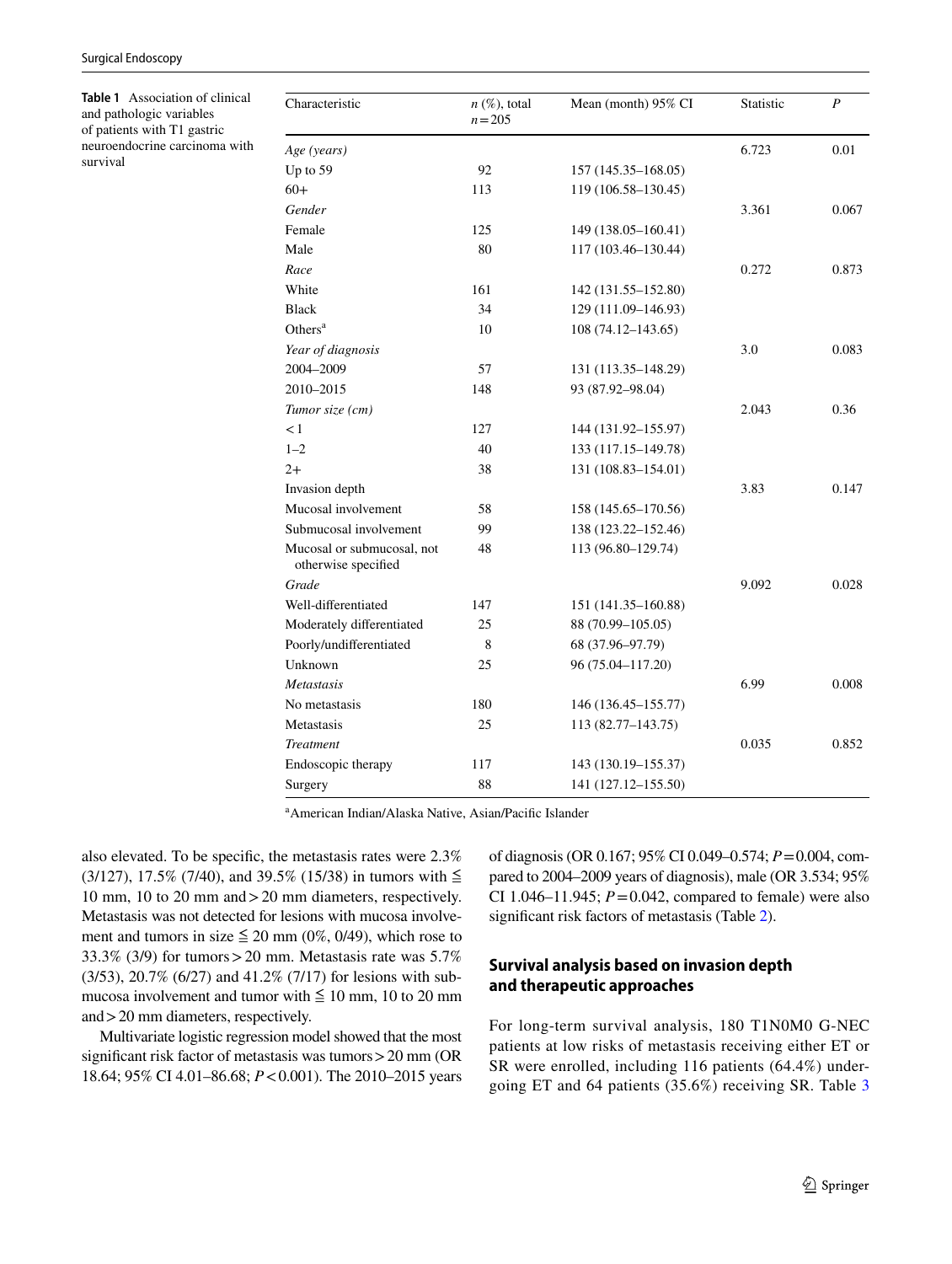<span id="page-3-0"></span>

|  |  | Table 2 Factors predicting metastasis of patients with stage T1 gastric |  |
|--|--|-------------------------------------------------------------------------|--|
|  |  | Neuroendocrine carcinoma in multivariable analysis                      |  |

| Characteristic                                    | Odds ratio (95% confi-<br>dence interval) | P value |  |
|---------------------------------------------------|-------------------------------------------|---------|--|
| Age (years)                                       |                                           |         |  |
| Up to $59$                                        | Reference                                 |         |  |
| $60+$                                             | $0.928(0.306 - 2.819)$                    | 0.896   |  |
| Gender                                            |                                           |         |  |
| Female                                            | Reference                                 |         |  |
| Male                                              | 3.534 (1.046-11.945)                      | 0.042   |  |
| Race                                              |                                           |         |  |
| White                                             | Reference                                 |         |  |
| <b>Black</b>                                      | 1.393(0.374–5.193)                        | 0.622   |  |
| Others <sup>a</sup>                               | $6.886(0.946 - 50.100)$                   | 0.057   |  |
| Year of diagnosis                                 |                                           |         |  |
| 2004-2009                                         | Reference                                 |         |  |
| 2010-2015                                         | $0.167(0.049 - 0.574)$                    | 0.004   |  |
| Tumor size (cm)                                   |                                           |         |  |
| < 1                                               | Reference                                 |         |  |
| $1 - 2$                                           | 5.29 (11.049-26.682)                      | 0.044   |  |
| $2+$                                              | 18.643 (4.010-86.680)                     | < 0.001 |  |
| <i>Invasion depth</i>                             |                                           |         |  |
| Mucosal involvement                               | Reference                                 |         |  |
| Submucosal involvement                            | 3.487 (0.609-19.954)                      | 0.160   |  |
| Mucosal or submucosal, not<br>otherwise specified | 2.030 (0.341-12.072)                      | 0.436   |  |
| Grade                                             |                                           |         |  |
| Well-differentiated                               | Reference                                 |         |  |
| Moderately differentiated                         | $0.934(0.207 - 4.205)$                    | 0.929   |  |
| Poorly/undifferentiated                           | $6.100(0.625 - 59.512)$                   | 0.120   |  |
| Unknown                                           | 1.806 (0.363-8.978)                       | 0.470   |  |

Adjusted for age, gender, race, year of diagnosis, grade, tumor size, and depth of invasion

a American Indian/Alaska Native, Asian/Pacifc Islander

summarized patient features from two diferent groups. 31 of 180 patients died during follow-up  $(71.0 \pm 67.0 \text{ months}).$ As unadjusted analyses revealed, there was no OS diference between ET and SR groups in mucosa lesion and submucosa lesion subgroups. Figure [1](#page-5-0)A and C showed that for mucosa extension group, the 10-year OS was 91.56% and 87.50% in ET group and SR group, respectively, which was similar  $(P=0.62)$ . For submucosa lesions, the 10-year OS was 57.33% and 77.83% in ET group and SR group, respectively  $(P=0.11)$ .

It could also be observed from Fig. [1](#page-5-0)B and D that in the mucosa extension group, 10-year CSS rate was not statistically diferent between ET group (97.30%) and SR group  $(100\%)$  ( $P = 0.51$ ). For submucosa lesions category,

the 10-year CSS rate was also similar between ET group  $(97.62\%)$  and SR group  $(86.49\%)$   $(P=0.65)$ .

Adjusted multivariate Cox regression analysis persistently demonstrated that age, year of diagnosis, and tumor grade were signifcant prognostic factors for both OS and CSS in patients with T1 G-NEC (Table [4\)](#page-6-0).

#### **Discussion**

G-NEC, an uncommon disease, accounts for 0.1–0.6% of all types of gastric carcinoma. As a highly aggressive malignancy, G-NEC is characterized by rapid growth, high rate of metastasis and extremely poor prognosis, which is generally more malignant than gastric adenocarcinoma [[8\]](#page-7-7). Due to the recent prevalence of endoscopy for the gastrointestinal tract, there have been an increasing number of asymptomatic early gastric NETs (G-NETs) in clinical practice globally [\[3\]](#page-7-2). It is consistent with our fndings during all time periods (27.8% in 2004–2009, 72.2% in 2010–2015). It is observed that ET application for T1 lesion has been increasing over time, from 42.1 in 2004–2009, to 62.8% in 2010–2015. Due to the rapidly improved endoscopic techniques, including conventional endoscopic mucosal resection(EMR), endoscopic submucosal dissection (ESD), EMR with ligation device and cap-assisted EMR, higher en bloc and R0 resection rates with lower rates of relevant adverse events are possible, which renders ET as a possible selection for deeper and larger lesions. Moreover, with the accumulative acceptance of ET, the trend of ET is likely to increase [\[4](#page-7-3), [9](#page-7-8)].

In the 2019 WHO classifcation, gastrointestinal NETs are classifed by the grade of malignancy of each component into NET G1, G2, G3 and NEC [[10](#page-7-9)]. Moreover, there are three types of gastric NETs: type I, NETs generally associated with autoimmune chronic atrophic gastritis; type II, NETs related to Zollinger–Ellison syndrome and multiple endocrine neoplasia type 1 (MEN 1); and type III, aggressive NETs with reportedly sporadic occurrence [[11](#page-7-10)]. National Comprehensive Cancer Network (NCCN) guidelines recommend ET for type I and II gastric NET ( $\leq$ 2 cm) [\[12](#page-7-11)]. According to European Neuroendocrine Tumor Society (ENETS) Consensus Guidelines and NCCN guidelines for type III gastric NET G3, NEC should be managed with radical surgery, while ET is not recommended even for early-stage lesion. However, ET is an alternative to traditional surgery, which is minimally invasive and increases post-therapeutic quality of life.

As far as we know, it is the frst research to compare the long-term survival between ET and SR in T1 G-NEC based on SEER database. Consequently, lesions with mucosa involvement and tumors  $\leq 20$  mm, metastasis was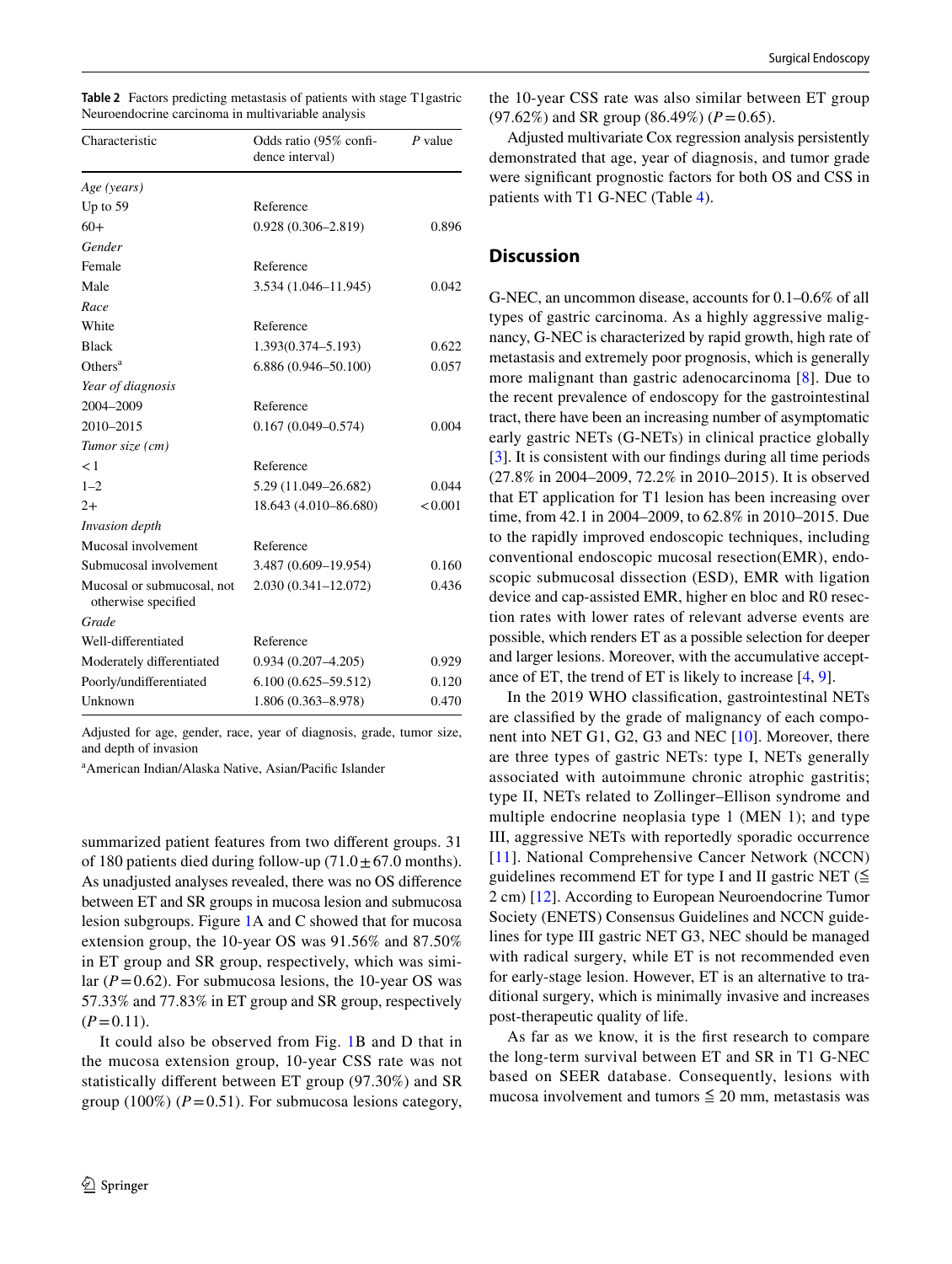<span id="page-4-0"></span>**Table 3** Clinicopathologic characteristics of patients with T1N0M0 gastric Neuroendocrine carcinoma in the endoscopic therapy and surgery groups

| Characteristic                                    | Endoscopic therapy<br>group $(n=116)$ | Surgery group<br>$(n=64)$ | Statistic         | $\boldsymbol{P}$ |
|---------------------------------------------------|---------------------------------------|---------------------------|-------------------|------------------|
| Age (years)                                       |                                       |                           | $\chi^2$ = 0.082  | 0.875            |
| Up to 59                                          | 50                                    | 29                        |                   |                  |
| $60+$                                             | 66                                    | 35                        |                   |                  |
| Gender                                            |                                       |                           | $\chi^2$ = 1.114  | 0.33             |
| Female                                            | 78                                    | 38                        |                   |                  |
| Male                                              | 38                                    | 26                        |                   |                  |
| Race                                              |                                       |                           | $\chi^2$ = 6.426  | 0.04             |
| White                                             | 101                                   | 46                        |                   |                  |
| <b>Black</b>                                      | 12                                    | 15                        |                   |                  |
| Others $a$                                        | 3                                     | 3                         |                   |                  |
| Year of diagnosis                                 |                                       |                           | $\chi^2$ = 1.275  | 0.274            |
| 2004-2009                                         | 24                                    | 18                        |                   |                  |
| 2010-2015                                         | 92                                    | 46                        |                   |                  |
| Tumor size (cm)                                   |                                       |                           | $\chi^2$ = 25.285 | < 0.001          |
| $\lt 1$                                           | 94                                    | 30                        |                   |                  |
| $1 - 2$                                           | 10                                    | 23                        |                   |                  |
| $2+$                                              | 12                                    | 11                        |                   |                  |
| Invasion depth                                    |                                       |                           | $\chi^2$ = 5.996  | 0.051            |
| Mucosal involvement                               | 38                                    | 17                        |                   |                  |
| Submucosal involvement                            | 46                                    | 37                        |                   |                  |
| Mucosal or submucosal, not<br>otherwise specified | 32                                    | 10                        |                   |                  |
| Grade                                             |                                       |                           | $\chi^2$ = 12.545 | 0.004            |
| Well-differentiated                               | 93                                    | 42                        |                   |                  |
| Moderately differentiated                         | 8                                     | 13                        |                   |                  |
| Poorly/undifferentiated                           | 1                                     | $\overline{4}$            |                   |                  |
| Unknown                                           | 14                                    | 5                         |                   |                  |

a American Indian/Alaska Native, Asian/Pacifc Islander

identified 0%. Multivariate logistic regression analysis revealed that the most signifcant risk factor of metastasis was tumors>20 mm (OR 18.64; 95% CI 4.01–86.68; *P*<0.001). Other risk factors included year of diagnosis (2004–2009 vs 2010–2015) and male. Adjusted multivariate Cox regression analysis persistently revealed that age (≧ 60 years), year of diagnosis (2004–2009 vs 2010–2015) and tumor grade were signifcant prognostic factors for OS as well as CSS in T1 G-NEC patients. It was found that the proportion of mucosal lesions in year of diagnosis from 2010 to 2015 was higher than that in year of diagnosis from 2004 to 2009 (29.1% vs 26.3%). Therefore, it was likely to cause better prognosis in 2010–2015. Considering the possible recurrence of G-NETs in the long run, abdominal and pelvic multiphasic CT or MRI for at least 10 years after complete resection are recommended by NCCN guidelines [[12\]](#page-7-11). In this study, the long-term  $(\geq 10 \text{ years})$  OS and CSS rates were similar between ET and SR in T1N0M0 G-NEC patients (Fig. [1A](#page-5-0)–D), implicating that ET was a promising approach for subjects with low risk of metastasis.

In some researches, ET was recommended for T1 type 3 G-NETs  $\leq 10$  mm, with G1 grade, With excellent survival despite the possible LNM risk, ET might be an alternative therapeutic option [[9,](#page-7-8) [13](#page-7-12)]. Our study focused solely on T1 G-NEC, with a large population from the SEER database, and found that the frequency of metastasis of G-NEC mucosa extension and submucosa extension was 5.2% and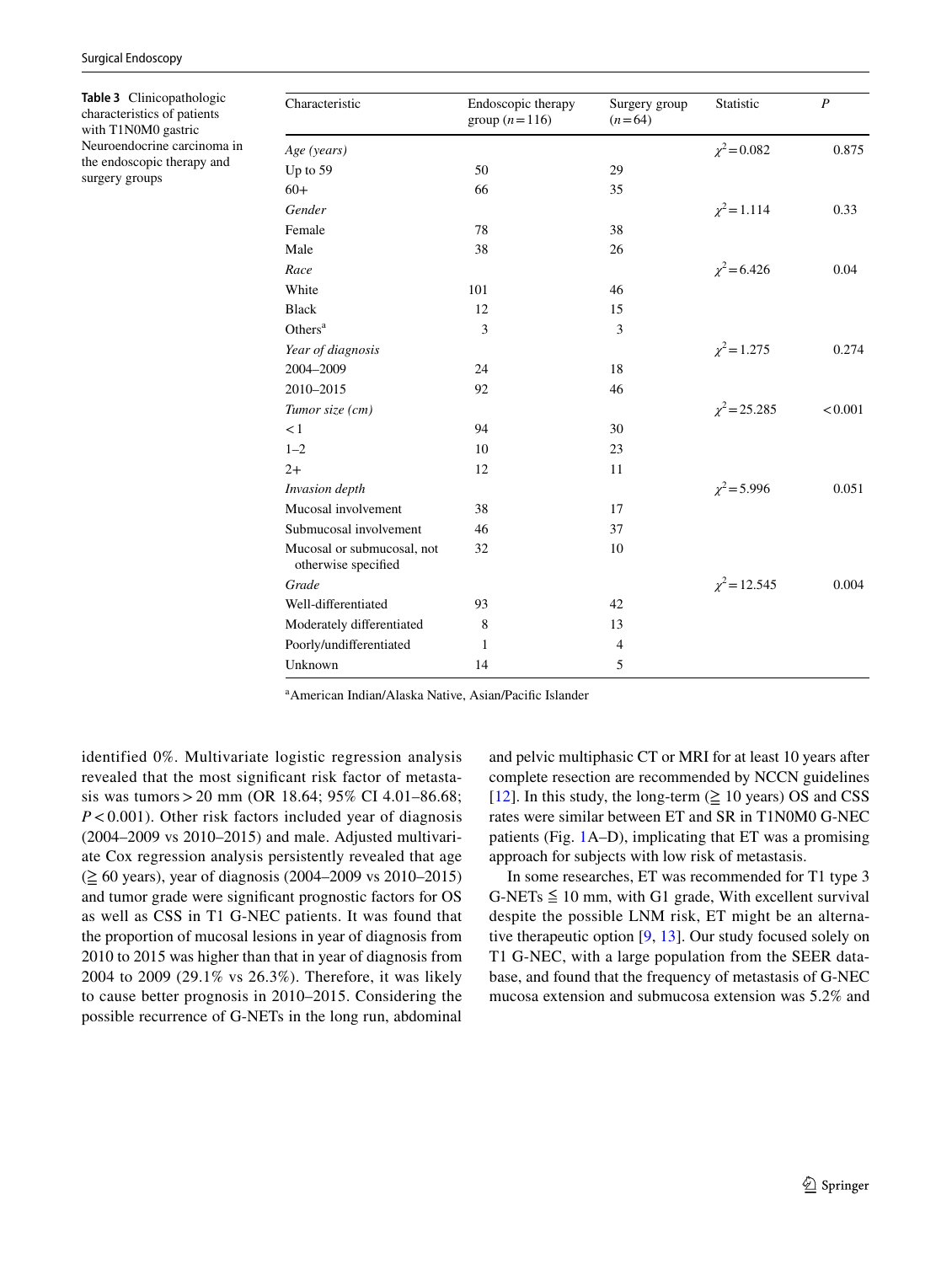<span id="page-5-0"></span>**Fig. 1 A** Overall survival (OS) of patients with T1N0M0 gastric-NEC (G-NEC) mucosal involvement was similar between the endoscopic therapy (ET) and surgery groups. **B** cancer-specifc survival (CSS) of patients with T1N0M0 G-NEC mucosal involvement was similar between the ET and surgery groups. **C** OS of patients with T1N0M0 G-NEC submucosal involvement between the ET and surgery groups. **D** CSS of patients with T1N0M0 G-NEC submucosal involvement was similar between the ET and surgery groups



16.2%, respectively. Furthermore, the lesions with mucosa involvement and in tumor  $\leq 20$  mm, metastasis was identifed 0%. Toshiaki analyzed that LNM rate of 176 G-NETs confned to SM2 (tumor invasion of or over 0.5 mm into muscularis mucosae) was 14.1% [[9](#page-7-8)]. Although NETs were not classifed by tumor grade, their outcomes were similar to ours (LNM rate of 16.2% in submucosa lesions). In our research, metastasis was similarly related to tumor size, tumor invasion and tumor diferentiation [[14](#page-7-13), [15](#page-7-14)]. NCCN and ENETS guidelines highly recommend EUS to assess tumor infltration depth, regional lymph node involvement as well as tumor histology before resecting tumor [[12,](#page-7-11) [16](#page-7-15)].

Thus, in patients with T1 G-NEC and tumor  $\leq 20$  mm, we should perform EUS before selecting ET.

However, there are certain limitations of this study. To begin with, in this retrospective and observational study, residual confounding is unavoidable. Secondly, inaccessible information on certain variables was recorded by SEER (such as tumor grade, incidental diagnosis, Ki67, the presence of vascular invasion and mitotic rates). Information on other factors such as therapy-associated adverse events, resection margins, endoscopic and surgical procedure details (EMR or endoscopic submucosal dissection; open surgery or minimally invasive techniques), and disease recurrence were inaccessible from SEER database.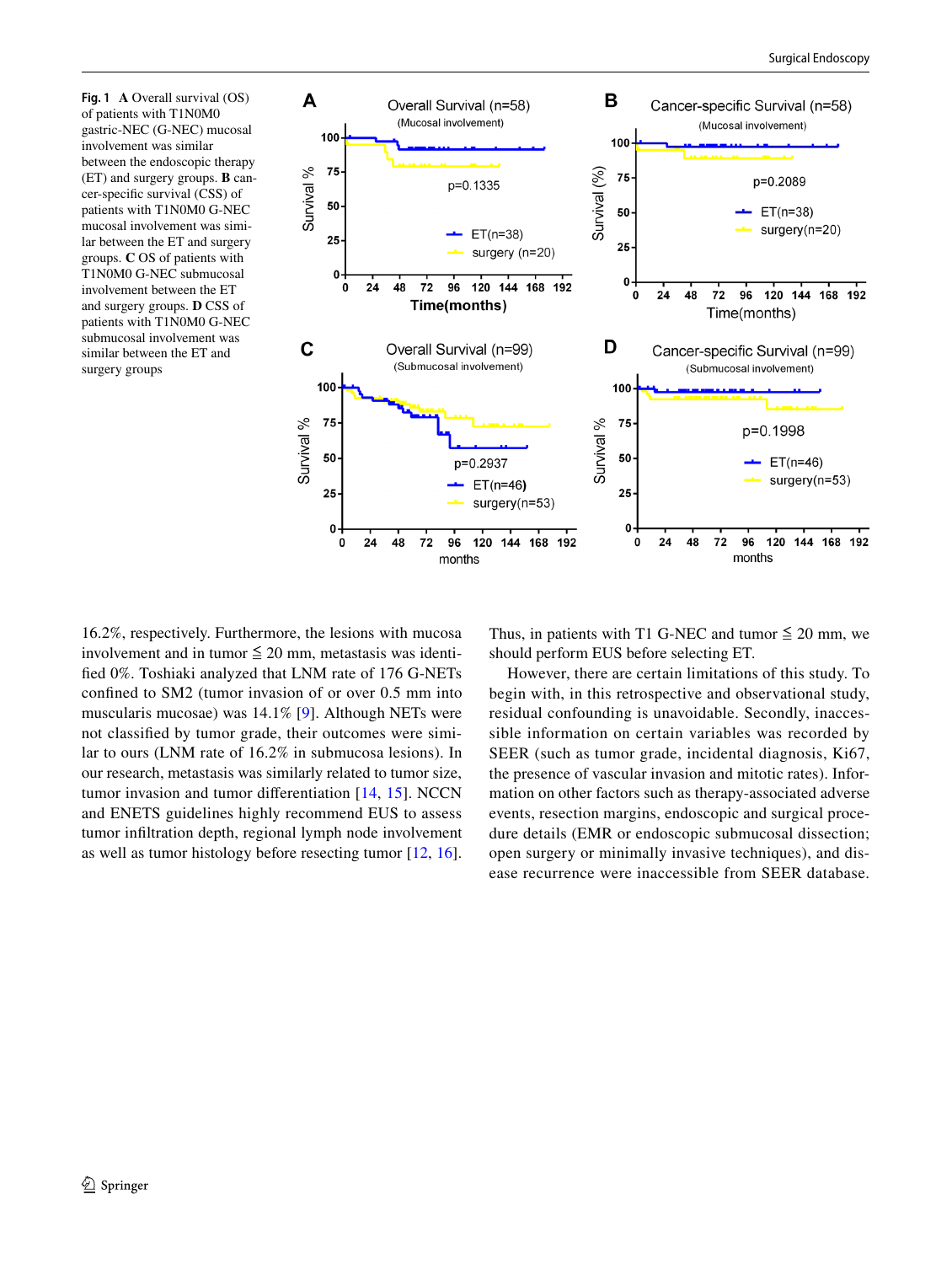<span id="page-6-0"></span>**Table 4** Cox regression analysis of OS and CSS in patients with stage T1 gastric neuroendocrine carcinoma

| Characteristic                                    | <b>OS</b><br>Multivariate analysis |       | <b>CSS</b><br>Multivariate analysis |                  |  |
|---------------------------------------------------|------------------------------------|-------|-------------------------------------|------------------|--|
|                                                   |                                    |       |                                     |                  |  |
|                                                   | HR (95% CI)<br>$\boldsymbol{P}$    |       | HR (95% CI)                         | $\boldsymbol{P}$ |  |
| Age (years)                                       |                                    |       |                                     |                  |  |
| Up to 59                                          | Reference                          |       | Reference                           |                  |  |
| $60+$                                             | 2.851 (1.330-6.112)                | 0.007 | $6.077(10.260 - 29.300)$            | 0.025            |  |
| Gender                                            |                                    |       |                                     |                  |  |
| Female                                            | Reference                          |       | Reference                           |                  |  |
| Male                                              | 1.688 (0.872-3.269)                | 0.120 | 4.699 (0.896-24.657)                | 0.067            |  |
| Race                                              |                                    |       |                                     |                  |  |
| White                                             | Reference                          |       | Reference                           |                  |  |
| <b>Black</b>                                      | $0.710(0.277 - 1.817)$             | 0.475 | $1.002(0.193 - 5.202)$              | 0.998            |  |
| Others <sup>a</sup>                               | $0.999(0.222 - 4.504)$             | 0.999 | 1.180 (0.079-17.732)                | 0.905            |  |
| Year of diagnosis                                 |                                    |       |                                     |                  |  |
| 2004-2009                                         | Reference                          |       | Reference                           |                  |  |
| 2010-2015                                         | $0.432(0.208 - 0.897)$             | 0.024 | $0.132(0.027 - 0.637)$              | 0.012            |  |
| Tumor size (cm)                                   |                                    |       |                                     |                  |  |
| $\leq$ 1                                          | Reference                          |       | Reference                           |                  |  |
| $1 - 2$                                           | $0.520(0.198 - 1.366)$             | 0.185 | $0.623(0.087 - 4.477)$              | 0.638            |  |
| $2+$                                              | $1.052(0.441 - 2.511)$             | 0.910 | 2.522 (0.480-13.246)                | 0.274            |  |
| Invasion depth                                    |                                    |       |                                     |                  |  |
| Mucosal involvement                               | Reference                          |       | Reference                           |                  |  |
| Submucosal involvement                            | $1.751(0.700-4.375)$               | 0.231 | $0.522(0.070 - 3.877)$              | 0.525            |  |
| Mucosal or submucosal, not<br>otherwise specified | $1.988(0.756 - 5.225)$             | 0.163 | $1.163(0.222 - 6.093)$              | 0.858            |  |
| Grade                                             |                                    |       |                                     |                  |  |
| Well-differentiated                               | Reference                          |       | Reference                           |                  |  |
| Moderately differentiated                         | 2.391 (0.885-6.460)                | 0.086 | 14.028 (1.828-107.652)              | 0.011            |  |
| Poorly/undifferentiated                           | 5.0171.25120.113                   | 0.023 | 78.286 (7.659-800.202)              | < 0.001          |  |
| Unknown                                           | 3.0731.2477.570                    | 0.015 | 9.562 1 (0.510-60.529)              | 0.016            |  |
| Treatment                                         |                                    |       |                                     |                  |  |
| Endoscopic therapy                                | Reference                          |       | Reference                           |                  |  |
| Surgery                                           | $0.844(0.395 - 1.805)$             | 0.662 | 1.375 (0.289-6.533)                 | 0.689            |  |

a American Indian/Alaska Native, Asian/Pacifc Islander

Otherwise, the lack of records of surgical complications in the SEER database also infuenced the complications and overall survival in this study. Additionally, we excluded patients who died within 1 month after surgery to reduce the impact of surgical complications. Chemotherapy treatments are also not available from SEER database. However, we included all patients with early-stage gastric neuroendocrine carcinoma, and chemotherapy that had little effect on overall survival. Anyway, our study enrolls a large population during a long follow-up to refect real-world clinical outcomes, which is the strength of our study.

In conclusion, in this population-based analysis of T1 G-NEC patients, we demonstrate that tumor  $>$  2 cm is the most signifcant risk factor of metastasis for T1 G-NEC. ET is likely to be adequate for lesions with mucosa involvement and tumors  $\leq 2$  cm. Further prospective studies are warranted to evaluate the risk of metastasis and long-term outcomes after diferent treatment modalities.